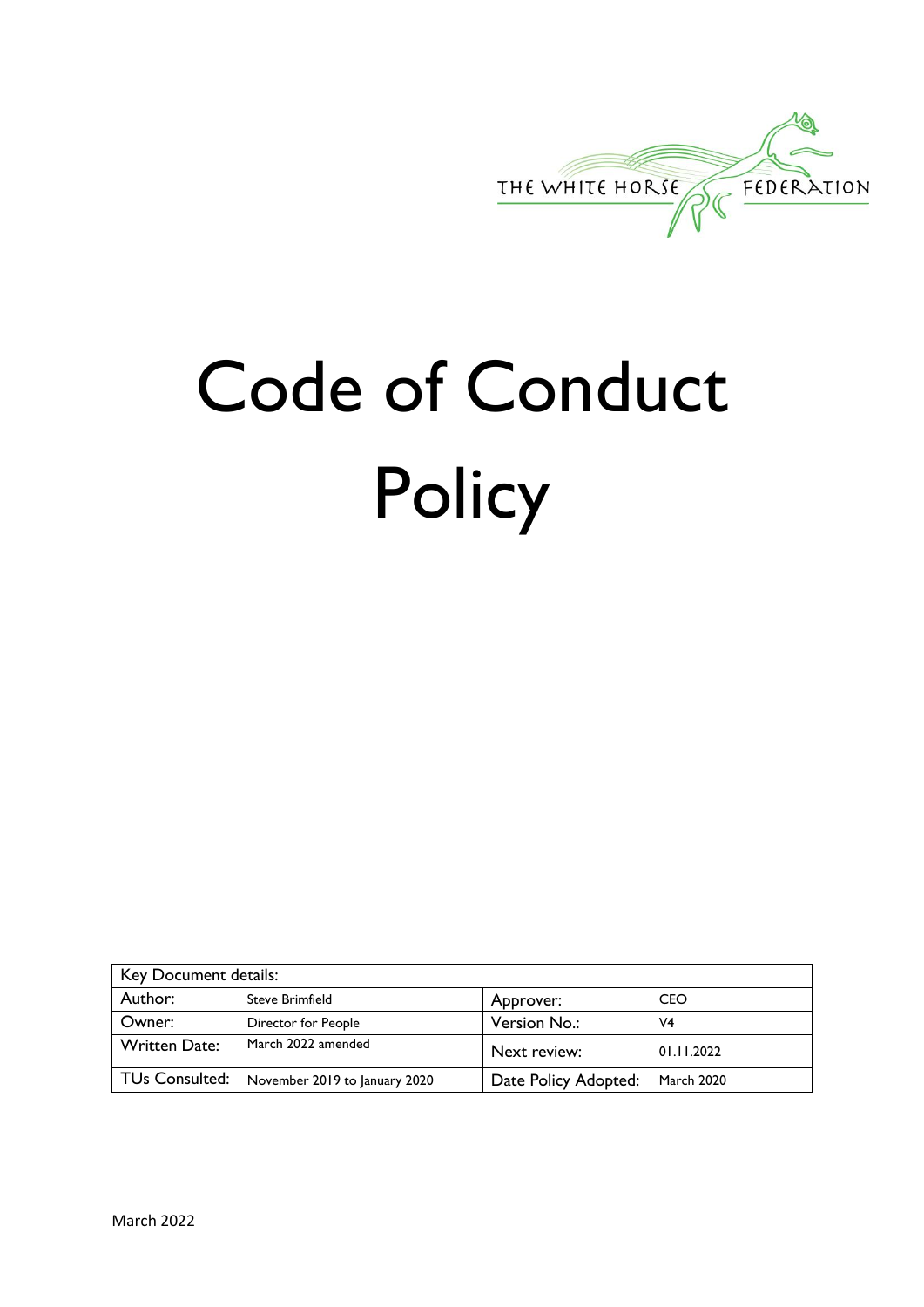# **Introduction**

This code of conduct will help you understand how you're required to behave to promote and preserve the reputation of The White Horse Federation (TWHF). It is important that all colleagues conduct their work with dignity, respect, integrity and professionalism in the way they behave.

Keeping Children Safe in Education (DfE 2021) sets out the requirement for all schools to have a staff code of conduct, sometimes referred to as a staff behaviour policy. This code of conduct should be followed by all staff (including visiting staff), volunteers and governors.

The White Horse Federation is committed to safeguarding children and promoting children's welfare and expects all staff, governors, volunteers and visitors to share this commitment and maintain a vigilant and safe environment. It is our willingness to work in a safe manner and challenge inappropriate behaviour that underpins this commitment. Everyone is expected to adhere to this 'Code of Conduct' and the 'Guidance for Safer Working Practice for Adults who work with Children and Young People in Education Settings'.

Everyone must also read and understand part one of Keeping Children Safe in Education (DfE 2021). This code of conduct aims to support adults so they don't work in a manner which might lead to an allegation against them by raising awareness of illegal, unsafe, unprofessional and unwise behaviour and by supporting staff and volunteers to understand what safe, professional conduct is. Equally it aims to reduce the opportunity for any adult intent on grooming or harming a young person. The policy aims to reduce the risk of incidents or misunderstandings occurring by developing and setting out clear guidelines and boundaries. It encourages you to work in an open and transparent way that should avoid someone questioning your motives, intentions or suitability to work with young people.

It is a key principle of this code of conduct that **everyone** understands their responsibility to share **without delay** any concerns they may have about a child's welfare or an adult's behaviour towards a young person in line with your school's Safeguarding Policy.

In addition, **everyone** has a responsibility to escalate their concerns to the Local Authority Designated Officer if they feel that safeguarding concerns they have raised about a child or adult working at the school are not being addressed by the school or the Federation.

In addition, The White Horse Federation sets out promises and values in 'The Little Green Book' that guide all colleagues in how to conduct themselves at work, and provides the strong foundation for how we deliver the values-based education for which we pride ourselves.

## **Our Values Vision**

The White Horse Federation is a Multi Academy Trust (MAT) of Primary, Secondary and Special Schools that grew from a passion to be collaborative in providing a first-class education to a wide range of children so that each one could more fully understand what they were capable of, what talents they had and to strive for excellence in themselves in order to succeed in the next phase of their education and in the world of work.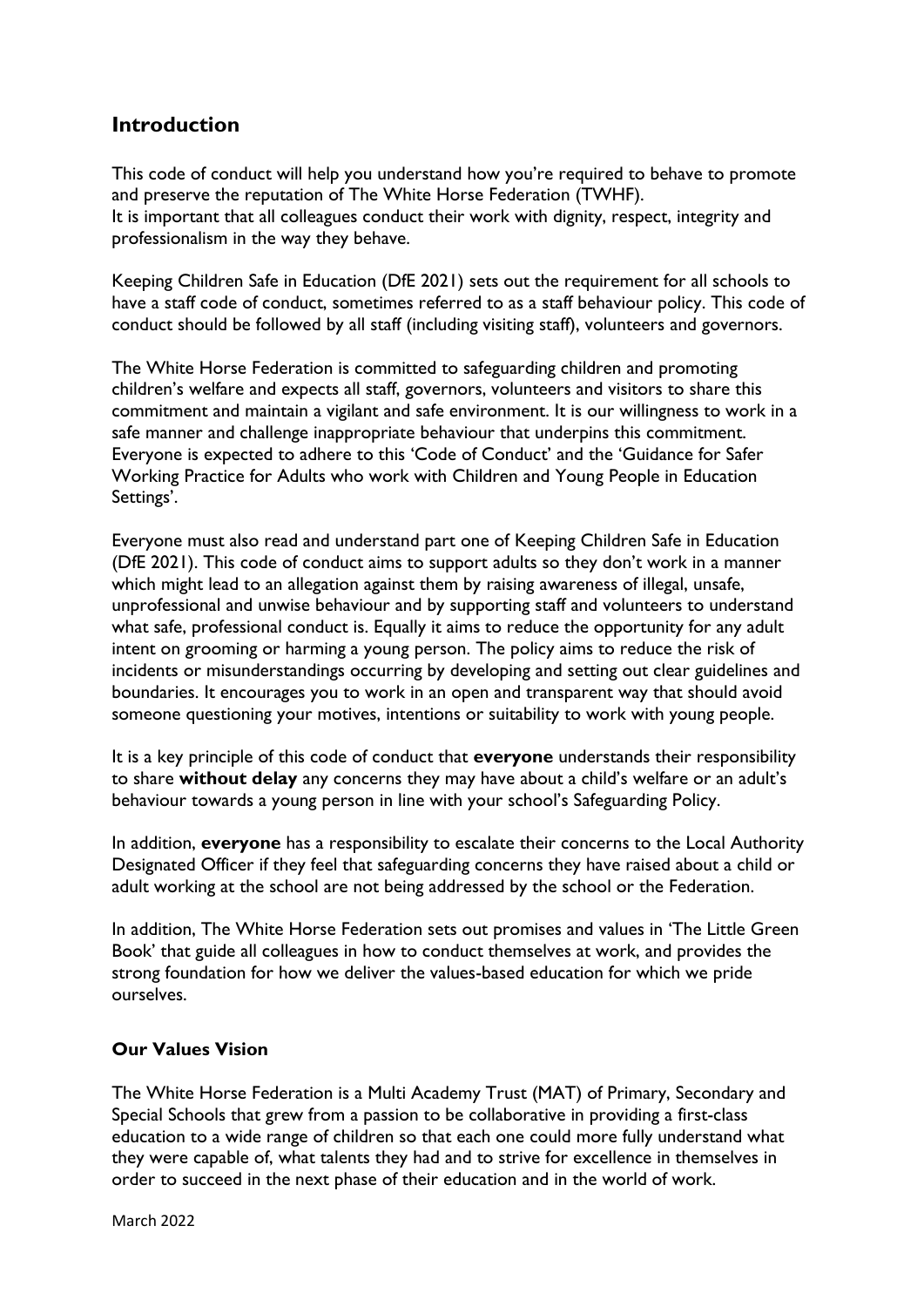The holistic approach we take to all aspects of The Trust's work is underpinned by the shared moral compass of the members and directors and the commitment of all colleagues to do what is right for the children and young people that we have the privilege to educate and learn alongside. This is coupled with a strong duty of care to ensure their wellbeing and self-esteem as learners and citizens, is nurtured and supported. We have a drive and expectation that colleagues will achieve excellence in every aspect of their work and act with integrity both within The Trust and as ambassadors for The Trust in any professional context.

The White Horse Federation is committed to maintaining the unique nature of all of the schools within the Trust and believes this is best achieved by giving a clear mandate to Local Governing Bodies to be the drivers of school improvement. The Trust gives these governing bodies the freedoms to focus on the challenge and support for the improvements in teaching and learning and the curriculum by ensuring the synergies of belonging to a Trust allow statutory obligations to be dealt with centrally.

## **Values**

At the White Horse Federation, we understand that every colleague is here for the best interest of the children. We want to ensure that no child is left behind and that the unique identity of each school is protected, celebrated and valued for the contribution it makes to ensuring children have the best education and experiences.

By being part of The White Horse Federation we passionately believe that by working together, the children are able to have a higher quality of education and that as colleagues, we will also benefit from and reap the rewards of a values based organisation where you are also, not left behind.

The White Horse Federation holds the following eight promises as the foundation for the values of The Trust

- We will all talk straight and ensure information is communicated effectively.
- We will be clear about everything we do, right wrongs and show loyalty
- We will take responsibility for our part in the success of TWHF by respecting and understanding the vision and values and knowing how we have made a difference.
- We will make sure everyone feels included in the decision making of our organisation and is accountable for their actions and contribution
- We will listen to all members of our TWHF community, keep our promises and earn each other's trust.
- We will have a relentless focus on being the best that we can be and in all that we do.
- We understand that we are all learners and that continuous learning helps us all grow as individuals and strengthens our organisation.
- We will work together collaboratively at all times to solve our problems, address our issues, improve our communications, share our ideas and develop a culture of learning within TWHF.

Our Little Green Book is a set of promises that as colleagues, we make to each other and to our organisation, for the ultimate benefit of the children and families that our schools serve.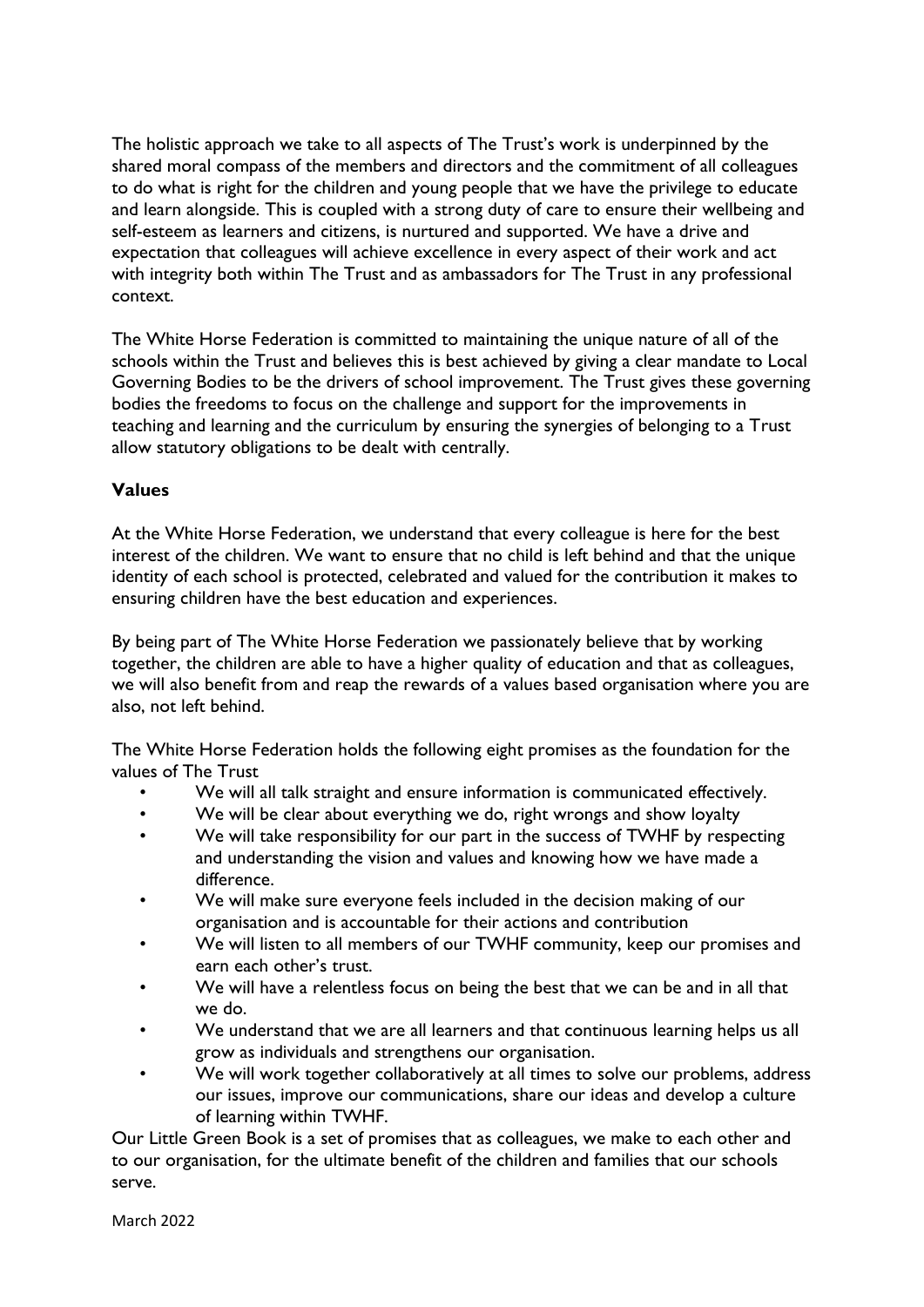You will have a copy of our Little Green Book in your Starter Pack, please read it and familiarize yourself with how we work at The White Horse Federation, and how we turn our promises into values.

# **Values-based Education**

Values-based Education is an approach to teaching that works with values. It creates a strong learning environment that enhances academic attainment, and develops students' social and relationship skills that last throughout their lives. Values are principles that drive behaviour. They influence our actions and attitudes, and become our framework for living. They influence our relationship with ourselves and others.

The wide range of positive human values encouraged in schools include patience, respect, fairness, tolerance, respect, compassion and collaboration.

The positive learning environment is achieved through the positive values modelled by staff throughout the school. It quickly liberates teachers and students from the stress of confrontational relationships, which frees up substantial teaching and learning time.

It also provides social capacity to students, equipping them with social and relationship skills, intelligences and attitudes to succeed at school and throughout their lives.

All schools in The White Horse Federation are committed to a values-based approach.

# **Code of Conduct**

The White Horse Federation will create a culture of openness, transparency, trust and support where all members of the school community feel empowered to share relevant information about themselves or someone else.

Staff are responsible for their own actions and behaviour and should avoid any conduct which would lead any reasonable person to question their motivation and intentions.

If you have any concerns that a child is being harmed, abused or neglected you **must share your concerns immediately** both verbally and in writing with the School's or Central Team's Designated Safeguarding Lead, Deputy Designated Safeguarding Lead or another member of the Leadership Team. Always listen carefully to the child and report what they tell you in the child's own words. Never promise to keep a secret in line with your school's Safeguarding Policy.

If you receive an allegation against an adult working in the School or observe behaviour that concerns you, you must discuss your concerns without delay with the Principal or Designated Safeguarding Lead. Concerns regarding the Principal should be directed to the Director for People or Local Authority Designated Officer

Anyone (in emergencies or if they are required to) can make a referral about their concerns for a child directly to Children's Services.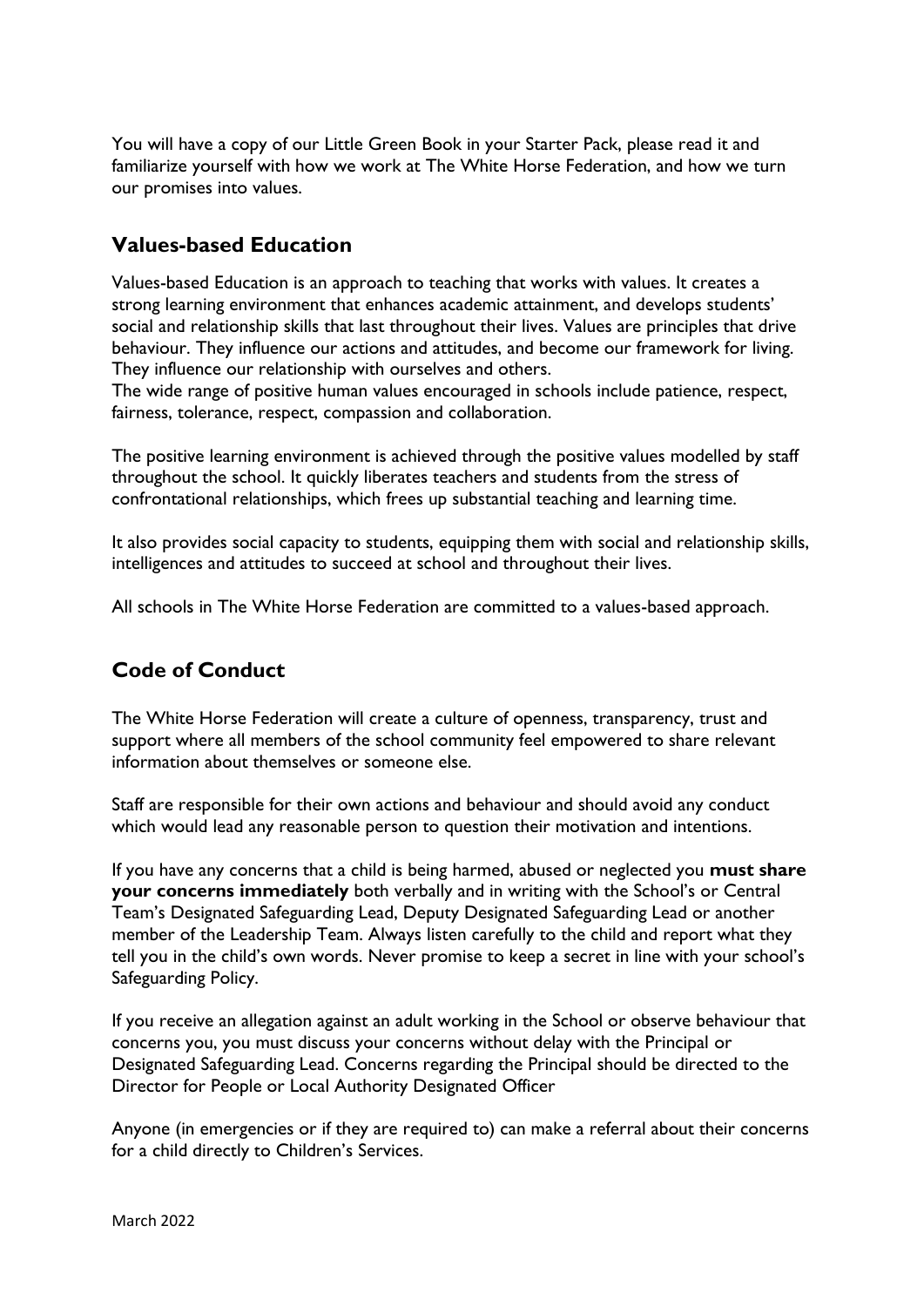## **You should:**

- Follow the Federation's Child Protection Policy and Procedures and in line with this share safeguarding information appropriately but also act accordingly with sensitive and confidential information.
- Be alert to the indicators of harm and abuse towards a child, including peer to peer abuse.
- Dress appropriately according to your role, ensuring that clothing is compliant with professional standards and is not likely to be viewed as offensive or revealing and that it is absent of any political or other contentious slogans or images.
- Act as an appropriate role model, treating all members of the school community with respect and tolerance.
- If it is not practical for a member of staff to cover a tattoo, then it is imperative that the tattoo is in no way offensive as agreed by the Principal.
- Ensure gifts given or received of any amount are recorded and discussed with your Line Manager.
- Respect others' confidentiality unless sharing information is appropriate to ensuring their welfare.
- Adhere to the School's policies, particularly those related to safeguarding including child protection, behaviour, attendance, physical intervention, intimate care, antibullying, equal opportunities, data protection, health and safety and online safety (acceptable user policy).
- Ensure that you understand your responsibilities under the General Data Protection Regulations 2017 and Data Protection Act 2018 and be clear that where personal information is recorded electronically, systems and devices are kept secure.
- Report any behaviour or situations which you may feel give rise to a complaint or misunderstanding in respect of your own actions. Also share situations with your Line Manager if you feel your actions might have sat outside this code of conduct.
- Share with your Line Manager or Principal any behaviour of another adult in the School where it gives you cause for concern or breaches this code of conduct or the School's safeguarding policies. Your intervention may allow for their practice to be supported and developed and/or prevent a child from being harmed.
- Be aware that behaviour by yourself, those with whom you have a relationship or association, or others in your personal life (in or out of school or online), may impact on your work with children. Share these concerns and behaviours with your Principal or Line Manager if you feel they breach the School's safeguarding practices.
- Inform the Principal of any cautions, convictions or relevant order accrued during your employment, and/or if you are charged with a criminal offence.
- Understand that if you commit a relevant offence that would appear on your DBS certificate or you become disqualified under the Childcare Act 2006 (those staff covered by the scope of the guidance):

www.gov.uk/government/publications/disqualification-under-the-childcare-act-2006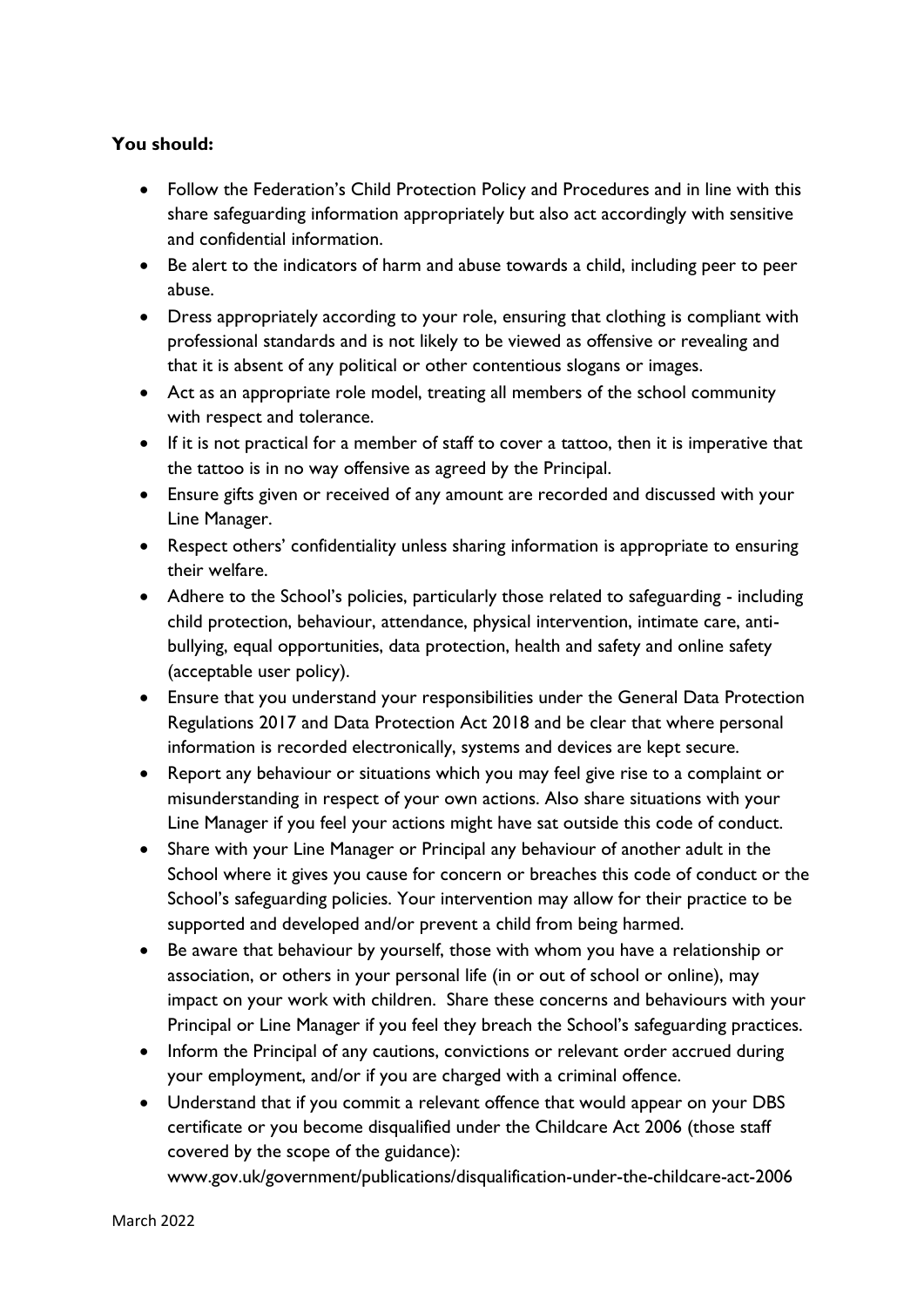then you must inform the Principal. (The Childcare Act 2006 does not cover all settings or even all staff within a setting.)

## **You should never:**

- Act in a way both at work and/or in your personal life that brings yourself, the School, the Federation or the teaching profession into serious disrepute.
- Make, encourage or ignore others, making personal comments which scapegoat, demean or humiliate any member of the school community including ignoring any form of peer to peer abuse. If an employee feels unable to raise their concerns at the time, they should contact their line manager as soon as possible.
- Use your position to intimidate, bully, humiliate, coerce or undermine any member of the school community. This includes shouting in anger and aggressively to punish them rather than raising your voice to be heard or avoid danger.
- Undermine fundamental British values including democracy, rule of law, individual liberty and mutual respect, and tolerance for those with different faiths, beliefs or from different cultures.
- Develop 'personal' or sexual relationships with children and young people, including making sexual remarks or having inappropriate sexual banter. In addition, the Sexual Offences Act 2003 makes it clear that all members of staff are in a position of trust and would therefore be committing a criminal offence to have a sexual relationship with a young person in full time education/below the age of 18, even if that pupil is over the age of consent. For clarity you should never develop 'personal' or sexual relationships with pupils even if they are 18 or over.
- Engage in inappropriate conversations with students or share inappropriate personal information about yourself or others.
- Discriminate favourably or unfavourably towards a child.
- Give personal contact details to pupils or communicate outside of school using social networks, email, text, twitter, etc. or meet a young person out of school unless part of a planned school activity with the knowledge of your Line Manager.
- Have conversations on social networking sites that make reference to children, parents or other colleagues at the school or be derogatory about the school. Never make any statements or post images on social networking sites that might cause someone to question your suitability to act as a role model to young people or bring your own or the school's reputation into serious disrepute. You should never communicate with parents through social network sites and you are strongly advised to declare any existing friendships/relationships to your Line Manager.
- Use personal equipment to photograph children (always use the school's equipment) and ensure any photographs are only stored on the designated secure place on the school's network and not on portable equipment. As outlined in the Video and Digital Image policy, which can be found on your school website or from your IT technician.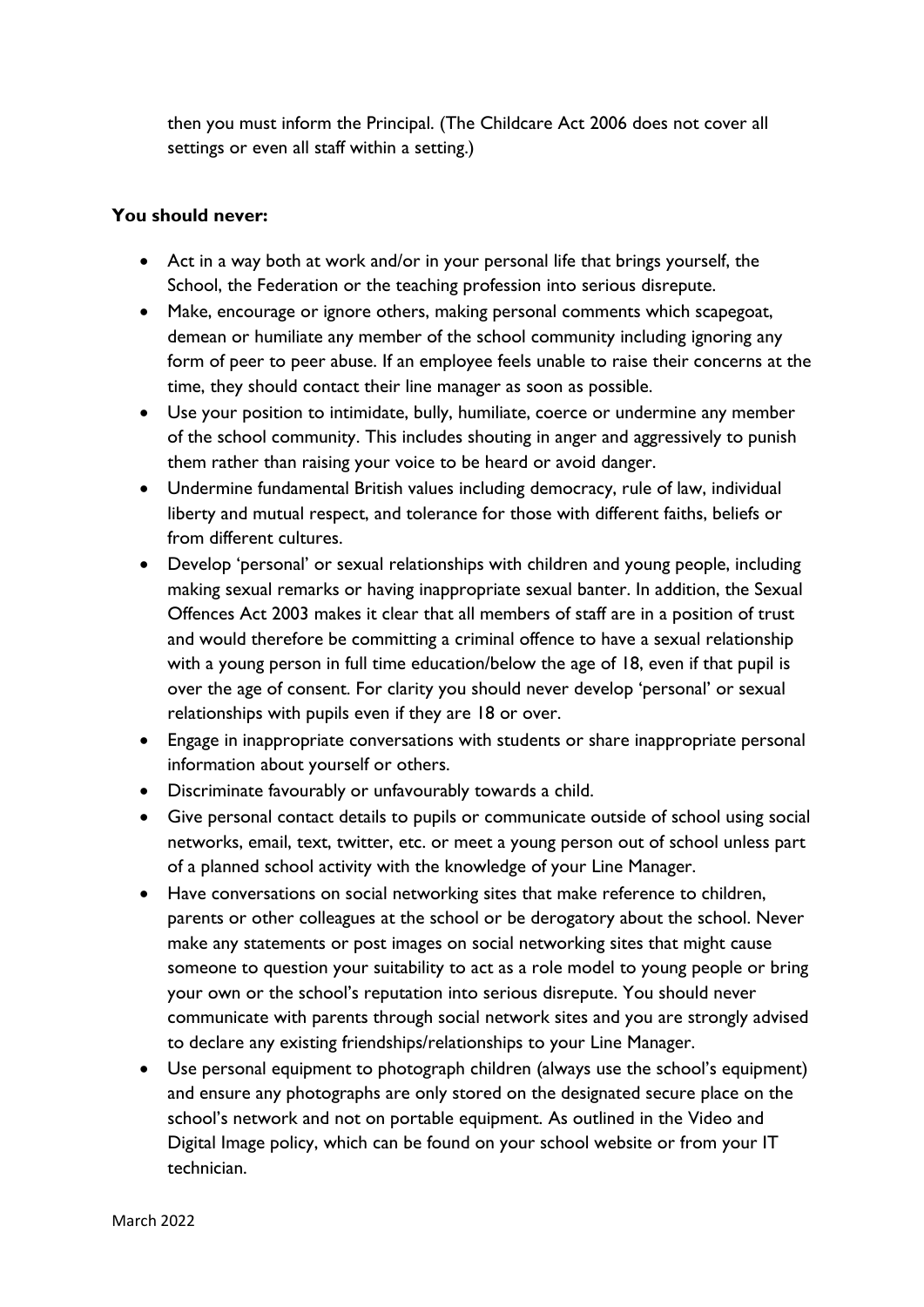- Should not post on the School's website or social media accounts any photographs of children without their or parental/carers consent. (Some children may be put at risk by their whereabouts being made publicly)
- Use your personal mobile phone (or other personal IT equipment) in areas used by children unless in emergencies or under an agreed protocol set out by the Principal.
- Undertake 'one to one' activities out of the sight of others unless it is a planned activity with the knowledge of your Line Manager and in keeping with your own responsibilities. You should not cover windows or door panels but always act in an open and transparent way.
- Transport children unsafely, for example by driving whilst using your mobile phone, consuming alcohol, failing to ensure that seat belts are worn or driving without appropriate insurance. Any trips should be planned and with the knowledge of your line manager. Unforeseen events should be reported to your line manager. It is good practice to have another adult to act as an escort during the journey.
- Have physical contact with young people that might be misconstrued or considered indecent or harmful. Ensure you are always able to give an account of the reasons for physical contact or physical intervention. Where physical contact is required it is good practice for it to be within the sight of others. Any physical contact with a child that was needed to control or restrain a child should always be the minimum required. As outlined in the school's Safeguarding Policy.

All school employees should have a clear understanding of their responsibilities under this code of conduct. It aims to help avoid poor working practices that may lead to a person's behaviour being *investigated* and the *consideration* of disciplinary procedures.

If you have any concerns regarding any of the above behaviours, please speak to your line manager and/or Principal.